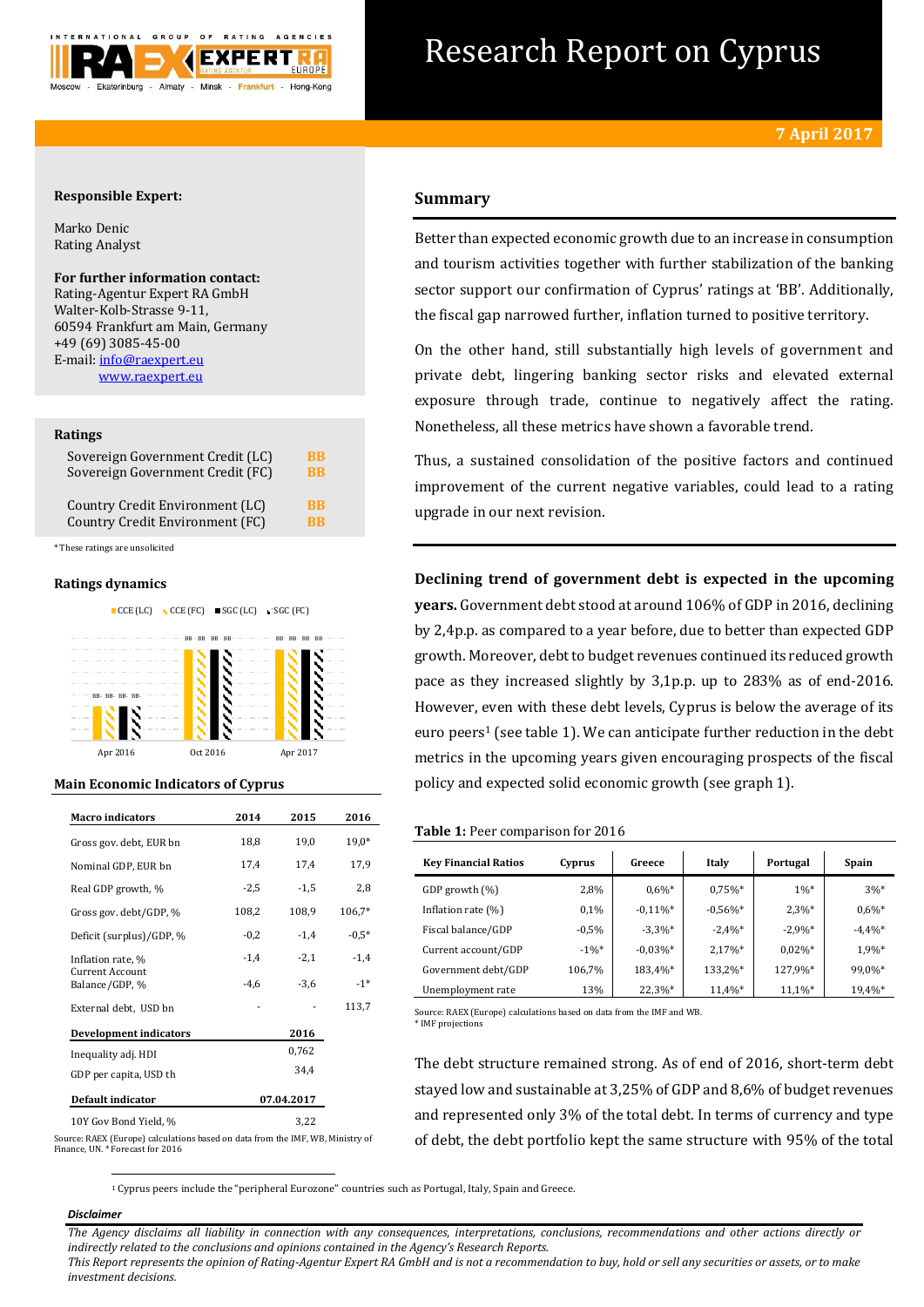

**Graph 1:** Government debt and public finance dynamics



Source: RAEX (Europe) calculations based on data from the IMF

**Graph 2:** Debt structure as of December 2016







#### **Graph 3:** Harmonized CPI, % y-o-y

debt denominated EUR and 66% in the form of official loans. Nonetheless, the share of debt with floating interest rate remains slightly high and accounts for 43% of total debt, a reduction of 3p.p from 2015 (see graph 2). The government guarantees amounted around 9% of GDP, as of first half of 2016 compared to 15% in 2015.

**The fiscal stance improved further and is expected to remain strong.** 

The fiscal deficit narrowed from 1,4% of GDP in 2015 to 0,5% as of end-2016 (see graph 1). The improvement in the fiscal stance is due to strong economic growth, which has been translated into favorable tax collection, and controlled expenditures which include reduced spending for pensions and transfers to local governments.

As mentioned above, the consistency on the positive fiscal performance will depend on the willingness of the government to stick with the current privatization and public spending plan considering that presidential elections are planned to be held in early 2018.

**Economic growth continues and is expected to remain solid**. After a growth of 1,5% in 2015, the Cypriot economy grew by a strong 2,8% in 2016. The drivers were the same as in the previous year namely, private consumption fueled by low prices and strong tourist activity. The sectors which grew considerably in 2016 were construction (9%) and accommodation and food service activities (10%) which are linked to the positive dynamics in tourism. The financial sector contributed negatively to GDP growth in 2016 contracting by 5% compared to 2015.

The unemployment rate dropped in 2016 to 13% and youth unemployment went down below 30% for the first time since 2012. Despite the declining trend and the fact that Cyprus has lower unemployment rate than average of its euro peers, unemployment can still be considered as significant.

Inflation, as expected in our previous report<sup>2</sup> returned to positive territory as of December 2016 and stood at 0,1%; it remained positive in the first two months of 2017. The positive dynamics was mostly driven by an increase in housing, water, electricity and gas prices, but also food and transport prices. We expect the inflation to continue to increase consistently and moderately in 2017 (see graph 3).

**External position of Cyprus remains challenging in 2016**. As of 4Q 2016 gross external debt stood at EUR 106 bn, which represents an increase compared to 2015 (EUR 98 bn), and amounted around 685% of GDP, which is the highest value since 2012.

<sup>2</sup> [http://raexpert.eu/reports/Research\\_report\\_Cyprus\\_14.10.2016.pdf](http://raexpert.eu/reports/Research_report_Cyprus_14.10.2016.pdf)

# *Disclaimer*

**.** 

*The Agency disclaims all liability in connection with any consequences, interpretations, conclusions, recommendations and other actions directly or indirectly related to the conclusions and opinions contained in the Agency's Research Reports. This Report represents the opinion of Rating-Agentur Expert RA GmbH and is not a recommendation to buy, hold or sell any securities or assets, or to make* 

*investment decisions.*